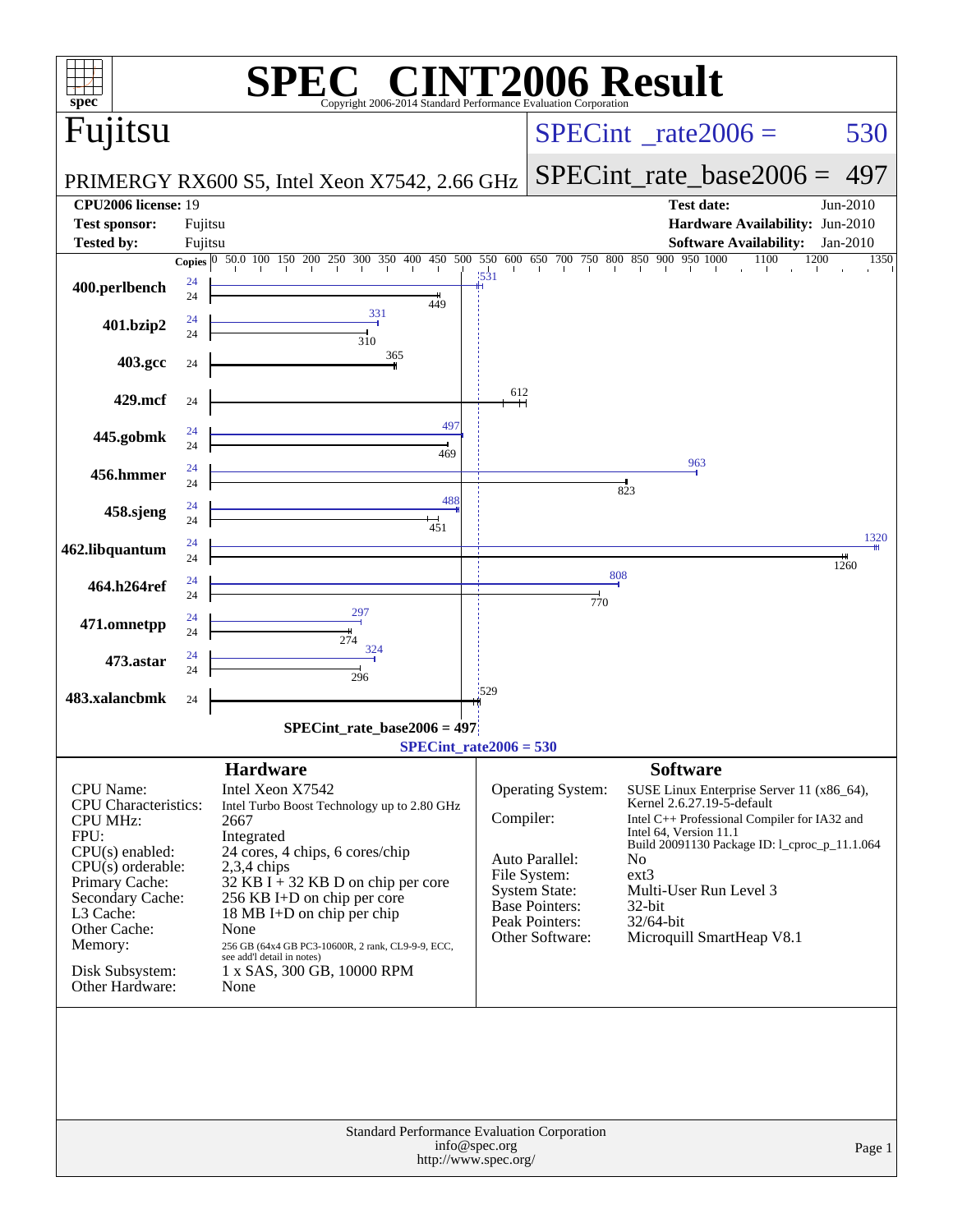

## Fujitsu

#### SPECint rate $2006 = 530$

PRIMERGY RX600 S5, Intel Xeon X7542, 2.66 GHz

[SPECint\\_rate\\_base2006 =](http://www.spec.org/auto/cpu2006/Docs/result-fields.html#SPECintratebase2006) 497

**[CPU2006 license:](http://www.spec.org/auto/cpu2006/Docs/result-fields.html#CPU2006license)** 19 **[Test date:](http://www.spec.org/auto/cpu2006/Docs/result-fields.html#Testdate)** Jun-2010

**[Test sponsor:](http://www.spec.org/auto/cpu2006/Docs/result-fields.html#Testsponsor)** Fujitsu **[Hardware Availability:](http://www.spec.org/auto/cpu2006/Docs/result-fields.html#HardwareAvailability)** Jun-2010 **[Tested by:](http://www.spec.org/auto/cpu2006/Docs/result-fields.html#Testedby)** Fujitsu **[Software Availability:](http://www.spec.org/auto/cpu2006/Docs/result-fields.html#SoftwareAvailability)** Jan-2010

#### **[Results Table](http://www.spec.org/auto/cpu2006/Docs/result-fields.html#ResultsTable)**

|                    | <b>Base</b>   |         |            |                |            |                                                                                                          |       | <b>Peak</b>   |                |              |                |              |                |              |
|--------------------|---------------|---------|------------|----------------|------------|----------------------------------------------------------------------------------------------------------|-------|---------------|----------------|--------------|----------------|--------------|----------------|--------------|
| <b>Benchmark</b>   | <b>Copies</b> | Seconds | Ratio      | <b>Seconds</b> | Ratio      | <b>Seconds</b>                                                                                           | Ratio | <b>Copies</b> | <b>Seconds</b> | <b>Ratio</b> | <b>Seconds</b> | <b>Ratio</b> | <b>Seconds</b> | <b>Ratio</b> |
| $ 400$ .perlbench  | 24            | 516     | 454        | 522            | 449        | 522                                                                                                      | 449   | 24            | 442            | 531          | 445            | 527          | 435            | 539          |
| 401.bzip2          | 24            | 747     | <b>310</b> | 747            | 310        | 747                                                                                                      | 310   | 24            | 700            | 331          | 699            | 331          | 699            | 332          |
| $403.\mathrm{gcc}$ | 24            | 526     | 367        | 530            | 365        | 532                                                                                                      | 363   | 24            | 526            | 367          | 530            | 365          | 532            | 363          |
| $429$ .mcf         | 24            | 378     | 579        | 351            | 624        | 358                                                                                                      | 612   | 24            | 378            | 579          | 351            | 624          | 358            | 612          |
| $445$ .gobmk       | 24            | 537     | 469        | 536            | 470        | 537                                                                                                      | 469   | 24            | 506            | 497          | 506            | 497          | 504            | 500          |
| 456.hmmer          | 24            | 273     | 821        | 272            | 824        | 272                                                                                                      | 823   | 24            | 233            | 963          | 233            | 961          | 232            | 963          |
| $458$ .sjeng       | 24            | 677     | 429        | 644            | 451        | 644                                                                                                      | 451   | 24            | 590            | 492          | 595            | 488          | 597            | 486          |
| 462.libquantum     | 24            | 396     | 1260       | 398            | 1250       | 395                                                                                                      | 1260  | 24            | 379            | 1310         | 376            | 1320         | 378            | <u>1320</u>  |
| 464.h264ref        | 24            | 690     | 770        | 690            | <b>770</b> | 690                                                                                                      | 769I  | 24            | 657            | 808          | 658            | 807          | 658            | 808          |
| 471.omnetpp        | 24            | 549     | 273        | 539            | <b>278</b> | 548                                                                                                      | 274   | 24            | 505            | 297          | 505            | 297          | 504            | 297          |
| $473$ . astar      | 24            | 569     | <b>296</b> | 569            | 296        | 570                                                                                                      | 295   | 24            | 519            | 325          | 521            | 324          | 519            | 324          |
| 483.xalancbmk      | 24            | 318     | 520        | 313            | 529        | 310                                                                                                      | 534   | 24            | 318            | 520          | 313            | 529          | 310            | 534          |
|                    |               |         |            |                |            | Results appear in the order in which they were run. Bold underlined text indicates a median measurement. |       |               |                |              |                |              |                |              |

#### **[Submit Notes](http://www.spec.org/auto/cpu2006/Docs/result-fields.html#SubmitNotes)**

The config file option 'submit' was used. numactl was used to bind copies to the cores

#### **[Operating System Notes](http://www.spec.org/auto/cpu2006/Docs/result-fields.html#OperatingSystemNotes)**

'ulimit -s unlimited' was used to set the stacksize to unlimited prior to run

#### **[Platform Notes](http://www.spec.org/auto/cpu2006/Docs/result-fields.html#PlatformNotes)**

The system automatically configures the memory to run at 978 MHz.

#### **[General Notes](http://www.spec.org/auto/cpu2006/Docs/result-fields.html#GeneralNotes)**

 For information about Fujitsu please visit: <http://www.fujitsu.com> Binaries were compiled on SLES 10 with Binutils 2.18.50.0.7.20080502

## **[Base Compiler Invocation](http://www.spec.org/auto/cpu2006/Docs/result-fields.html#BaseCompilerInvocation)**

[C benchmarks](http://www.spec.org/auto/cpu2006/Docs/result-fields.html#Cbenchmarks): [icc -m32](http://www.spec.org/cpu2006/results/res2010q3/cpu2006-20100702-12072.flags.html#user_CCbase_intel_icc_32bit_5ff4a39e364c98233615fdd38438c6f2)

[C++ benchmarks:](http://www.spec.org/auto/cpu2006/Docs/result-fields.html#CXXbenchmarks) [icpc -m32](http://www.spec.org/cpu2006/results/res2010q3/cpu2006-20100702-12072.flags.html#user_CXXbase_intel_icpc_32bit_4e5a5ef1a53fd332b3c49e69c3330699)

> Standard Performance Evaluation Corporation [info@spec.org](mailto:info@spec.org) <http://www.spec.org/>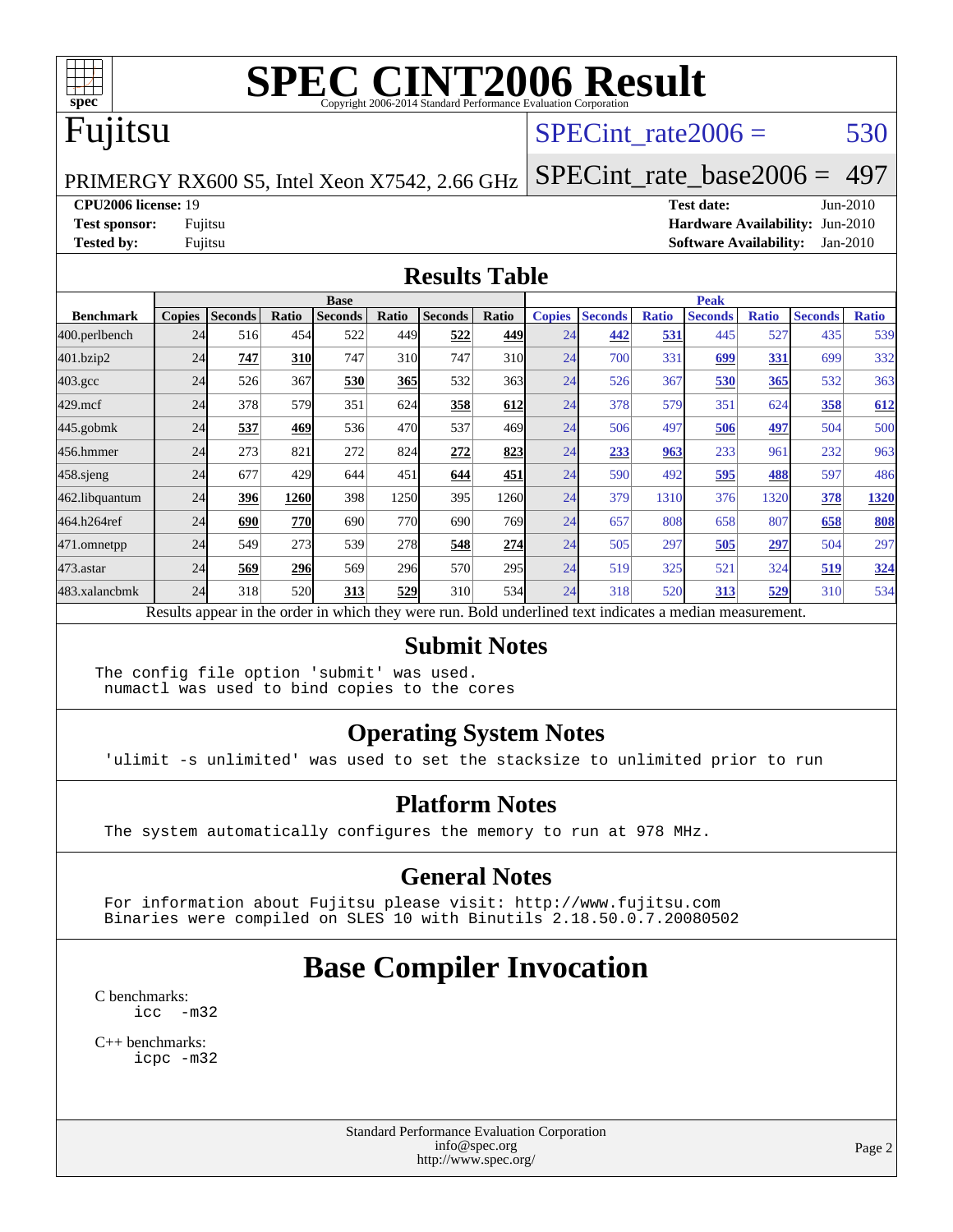

## Fujitsu

SPECint rate $2006 = 530$ 

[SPECint\\_rate\\_base2006 =](http://www.spec.org/auto/cpu2006/Docs/result-fields.html#SPECintratebase2006) 497

PRIMERGY RX600 S5, Intel Xeon X7542, 2.66 GHz

**[CPU2006 license:](http://www.spec.org/auto/cpu2006/Docs/result-fields.html#CPU2006license)** 19 **[Test date:](http://www.spec.org/auto/cpu2006/Docs/result-fields.html#Testdate)** Jun-2010 **[Test sponsor:](http://www.spec.org/auto/cpu2006/Docs/result-fields.html#Testsponsor)** Fujitsu **[Hardware Availability:](http://www.spec.org/auto/cpu2006/Docs/result-fields.html#HardwareAvailability)** Jun-2010 **[Tested by:](http://www.spec.org/auto/cpu2006/Docs/result-fields.html#Testedby)** Fujitsu **[Software Availability:](http://www.spec.org/auto/cpu2006/Docs/result-fields.html#SoftwareAvailability)** Jan-2010

#### **[Base Portability Flags](http://www.spec.org/auto/cpu2006/Docs/result-fields.html#BasePortabilityFlags)**

 400.perlbench: [-DSPEC\\_CPU\\_LINUX\\_IA32](http://www.spec.org/cpu2006/results/res2010q3/cpu2006-20100702-12072.flags.html#b400.perlbench_baseCPORTABILITY_DSPEC_CPU_LINUX_IA32) 462.libquantum: [-DSPEC\\_CPU\\_LINUX](http://www.spec.org/cpu2006/results/res2010q3/cpu2006-20100702-12072.flags.html#b462.libquantum_baseCPORTABILITY_DSPEC_CPU_LINUX) 483.xalancbmk: [-DSPEC\\_CPU\\_LINUX](http://www.spec.org/cpu2006/results/res2010q3/cpu2006-20100702-12072.flags.html#b483.xalancbmk_baseCXXPORTABILITY_DSPEC_CPU_LINUX)

**[Base Optimization Flags](http://www.spec.org/auto/cpu2006/Docs/result-fields.html#BaseOptimizationFlags)**

[C benchmarks](http://www.spec.org/auto/cpu2006/Docs/result-fields.html#Cbenchmarks):

[-xSSE4.2](http://www.spec.org/cpu2006/results/res2010q3/cpu2006-20100702-12072.flags.html#user_CCbase_f-xSSE42_f91528193cf0b216347adb8b939d4107) [-ipo](http://www.spec.org/cpu2006/results/res2010q3/cpu2006-20100702-12072.flags.html#user_CCbase_f-ipo) [-O3](http://www.spec.org/cpu2006/results/res2010q3/cpu2006-20100702-12072.flags.html#user_CCbase_f-O3) [-no-prec-div](http://www.spec.org/cpu2006/results/res2010q3/cpu2006-20100702-12072.flags.html#user_CCbase_f-no-prec-div) [-static](http://www.spec.org/cpu2006/results/res2010q3/cpu2006-20100702-12072.flags.html#user_CCbase_f-static) [-opt-prefetch](http://www.spec.org/cpu2006/results/res2010q3/cpu2006-20100702-12072.flags.html#user_CCbase_f-opt-prefetch)

[C++ benchmarks:](http://www.spec.org/auto/cpu2006/Docs/result-fields.html#CXXbenchmarks)

[-xSSE4.2](http://www.spec.org/cpu2006/results/res2010q3/cpu2006-20100702-12072.flags.html#user_CXXbase_f-xSSE42_f91528193cf0b216347adb8b939d4107) [-ipo](http://www.spec.org/cpu2006/results/res2010q3/cpu2006-20100702-12072.flags.html#user_CXXbase_f-ipo) [-O3](http://www.spec.org/cpu2006/results/res2010q3/cpu2006-20100702-12072.flags.html#user_CXXbase_f-O3) [-no-prec-div](http://www.spec.org/cpu2006/results/res2010q3/cpu2006-20100702-12072.flags.html#user_CXXbase_f-no-prec-div) [-opt-prefetch](http://www.spec.org/cpu2006/results/res2010q3/cpu2006-20100702-12072.flags.html#user_CXXbase_f-opt-prefetch) [-Wl,-z,muldefs](http://www.spec.org/cpu2006/results/res2010q3/cpu2006-20100702-12072.flags.html#user_CXXbase_link_force_multiple1_74079c344b956b9658436fd1b6dd3a8a) [-L/home/cmplr/usr3/alrahate/cpu2006.1.1.ic11.1/libic11.1-32bit -lsmartheap](http://www.spec.org/cpu2006/results/res2010q3/cpu2006-20100702-12072.flags.html#user_CXXbase_SmartHeap_d86dffe4a79b79ef8890d5cce17030c3)

#### **[Base Other Flags](http://www.spec.org/auto/cpu2006/Docs/result-fields.html#BaseOtherFlags)**

[C benchmarks](http://www.spec.org/auto/cpu2006/Docs/result-fields.html#Cbenchmarks):

403.gcc: [-Dalloca=\\_alloca](http://www.spec.org/cpu2006/results/res2010q3/cpu2006-20100702-12072.flags.html#b403.gcc_baseEXTRA_CFLAGS_Dalloca_be3056838c12de2578596ca5467af7f3)

#### **[Peak Compiler Invocation](http://www.spec.org/auto/cpu2006/Docs/result-fields.html#PeakCompilerInvocation)**

[C benchmarks \(except as noted below\)](http://www.spec.org/auto/cpu2006/Docs/result-fields.html#Cbenchmarksexceptasnotedbelow):

[icc -m32](http://www.spec.org/cpu2006/results/res2010q3/cpu2006-20100702-12072.flags.html#user_CCpeak_intel_icc_32bit_5ff4a39e364c98233615fdd38438c6f2)

401.bzip2: [icc -m64](http://www.spec.org/cpu2006/results/res2010q3/cpu2006-20100702-12072.flags.html#user_peakCCLD401_bzip2_intel_icc_64bit_bda6cc9af1fdbb0edc3795bac97ada53)

456.hmmer: [icc -m64](http://www.spec.org/cpu2006/results/res2010q3/cpu2006-20100702-12072.flags.html#user_peakCCLD456_hmmer_intel_icc_64bit_bda6cc9af1fdbb0edc3795bac97ada53)

458.sjeng: [icc -m64](http://www.spec.org/cpu2006/results/res2010q3/cpu2006-20100702-12072.flags.html#user_peakCCLD458_sjeng_intel_icc_64bit_bda6cc9af1fdbb0edc3795bac97ada53)

462.libquantum: [icc -m64](http://www.spec.org/cpu2006/results/res2010q3/cpu2006-20100702-12072.flags.html#user_peakCCLD462_libquantum_intel_icc_64bit_bda6cc9af1fdbb0edc3795bac97ada53)

[C++ benchmarks \(except as noted below\):](http://www.spec.org/auto/cpu2006/Docs/result-fields.html#CXXbenchmarksexceptasnotedbelow) [icpc -m32](http://www.spec.org/cpu2006/results/res2010q3/cpu2006-20100702-12072.flags.html#user_CXXpeak_intel_icpc_32bit_4e5a5ef1a53fd332b3c49e69c3330699)

473.astar: [icpc -m64](http://www.spec.org/cpu2006/results/res2010q3/cpu2006-20100702-12072.flags.html#user_peakCXXLD473_astar_intel_icpc_64bit_fc66a5337ce925472a5c54ad6a0de310)

#### **[Peak Portability Flags](http://www.spec.org/auto/cpu2006/Docs/result-fields.html#PeakPortabilityFlags)**

 400.perlbench: [-DSPEC\\_CPU\\_LINUX\\_IA32](http://www.spec.org/cpu2006/results/res2010q3/cpu2006-20100702-12072.flags.html#b400.perlbench_peakCPORTABILITY_DSPEC_CPU_LINUX_IA32) 401.bzip2: [-DSPEC\\_CPU\\_LP64](http://www.spec.org/cpu2006/results/res2010q3/cpu2006-20100702-12072.flags.html#suite_peakCPORTABILITY401_bzip2_DSPEC_CPU_LP64)

Continued on next page

Standard Performance Evaluation Corporation [info@spec.org](mailto:info@spec.org) <http://www.spec.org/>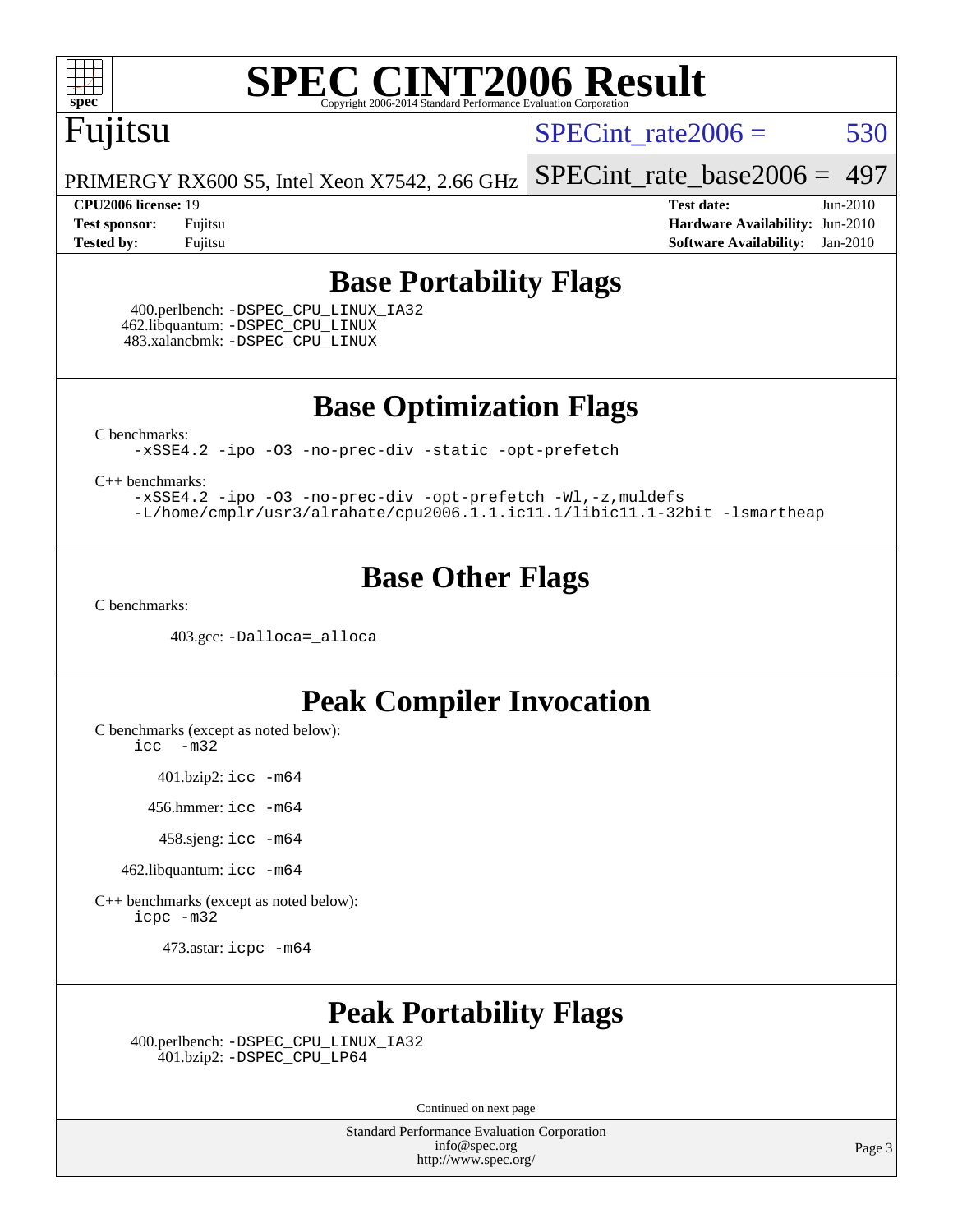

# Fujitsu

SPECint rate $2006 = 530$ 

PRIMERGY RX600 S5, Intel Xeon X7542, 2.66 GHz

[SPECint\\_rate\\_base2006 =](http://www.spec.org/auto/cpu2006/Docs/result-fields.html#SPECintratebase2006) 497

**[CPU2006 license:](http://www.spec.org/auto/cpu2006/Docs/result-fields.html#CPU2006license)** 19 **[Test date:](http://www.spec.org/auto/cpu2006/Docs/result-fields.html#Testdate)** Jun-2010 **[Test sponsor:](http://www.spec.org/auto/cpu2006/Docs/result-fields.html#Testsponsor)** Fujitsu **[Hardware Availability:](http://www.spec.org/auto/cpu2006/Docs/result-fields.html#HardwareAvailability)** Jun-2010 **[Tested by:](http://www.spec.org/auto/cpu2006/Docs/result-fields.html#Testedby)** Fujitsu **[Software Availability:](http://www.spec.org/auto/cpu2006/Docs/result-fields.html#SoftwareAvailability)** Jan-2010

### **[Peak Portability Flags \(Continued\)](http://www.spec.org/auto/cpu2006/Docs/result-fields.html#PeakPortabilityFlags)**

 456.hmmer: [-DSPEC\\_CPU\\_LP64](http://www.spec.org/cpu2006/results/res2010q3/cpu2006-20100702-12072.flags.html#suite_peakCPORTABILITY456_hmmer_DSPEC_CPU_LP64) 458.sjeng: [-DSPEC\\_CPU\\_LP64](http://www.spec.org/cpu2006/results/res2010q3/cpu2006-20100702-12072.flags.html#suite_peakCPORTABILITY458_sjeng_DSPEC_CPU_LP64) 462.libquantum: [-DSPEC\\_CPU\\_LP64](http://www.spec.org/cpu2006/results/res2010q3/cpu2006-20100702-12072.flags.html#suite_peakCPORTABILITY462_libquantum_DSPEC_CPU_LP64) [-DSPEC\\_CPU\\_LINUX](http://www.spec.org/cpu2006/results/res2010q3/cpu2006-20100702-12072.flags.html#b462.libquantum_peakCPORTABILITY_DSPEC_CPU_LINUX) 473.astar: [-DSPEC\\_CPU\\_LP64](http://www.spec.org/cpu2006/results/res2010q3/cpu2006-20100702-12072.flags.html#suite_peakCXXPORTABILITY473_astar_DSPEC_CPU_LP64) 483.xalancbmk: [-DSPEC\\_CPU\\_LINUX](http://www.spec.org/cpu2006/results/res2010q3/cpu2006-20100702-12072.flags.html#b483.xalancbmk_peakCXXPORTABILITY_DSPEC_CPU_LINUX)

### **[Peak Optimization Flags](http://www.spec.org/auto/cpu2006/Docs/result-fields.html#PeakOptimizationFlags)**

[C benchmarks](http://www.spec.org/auto/cpu2006/Docs/result-fields.html#Cbenchmarks):

Standard Performance Evaluation Corporation [info@spec.org](mailto:info@spec.org) <http://www.spec.org/> Page 4 400.perlbench: [-xSSE4.2](http://www.spec.org/cpu2006/results/res2010q3/cpu2006-20100702-12072.flags.html#user_peakPASS2_CFLAGSPASS2_LDCFLAGS400_perlbench_f-xSSE42_f91528193cf0b216347adb8b939d4107)(pass 2) [-prof-gen](http://www.spec.org/cpu2006/results/res2010q3/cpu2006-20100702-12072.flags.html#user_peakPASS1_CFLAGSPASS1_LDCFLAGS400_perlbench_prof_gen_e43856698f6ca7b7e442dfd80e94a8fc)(pass 1) [-ipo](http://www.spec.org/cpu2006/results/res2010q3/cpu2006-20100702-12072.flags.html#user_peakPASS2_CFLAGSPASS2_LDCFLAGS400_perlbench_f-ipo)(pass 2)  $-03$ (pass 2)  $-$ no-prec-div(pass 2)  $-$ static(pass 2) [-prof-use](http://www.spec.org/cpu2006/results/res2010q3/cpu2006-20100702-12072.flags.html#user_peakPASS2_CFLAGSPASS2_LDCFLAGS400_perlbench_prof_use_bccf7792157ff70d64e32fe3e1250b55)(pass 2) [-ansi-alias](http://www.spec.org/cpu2006/results/res2010q3/cpu2006-20100702-12072.flags.html#user_peakCOPTIMIZE400_perlbench_f-ansi-alias) 401.bzip2: [-xSSE4.2](http://www.spec.org/cpu2006/results/res2010q3/cpu2006-20100702-12072.flags.html#user_peakPASS2_CFLAGSPASS2_LDCFLAGS401_bzip2_f-xSSE42_f91528193cf0b216347adb8b939d4107)(pass 2) [-prof-gen](http://www.spec.org/cpu2006/results/res2010q3/cpu2006-20100702-12072.flags.html#user_peakPASS1_CFLAGSPASS1_LDCFLAGS401_bzip2_prof_gen_e43856698f6ca7b7e442dfd80e94a8fc)(pass 1) [-ipo](http://www.spec.org/cpu2006/results/res2010q3/cpu2006-20100702-12072.flags.html#user_peakPASS2_CFLAGSPASS2_LDCFLAGS401_bzip2_f-ipo)(pass 2) [-O3](http://www.spec.org/cpu2006/results/res2010q3/cpu2006-20100702-12072.flags.html#user_peakPASS2_CFLAGSPASS2_LDCFLAGS401_bzip2_f-O3)(pass 2) [-no-prec-div](http://www.spec.org/cpu2006/results/res2010q3/cpu2006-20100702-12072.flags.html#user_peakPASS2_CFLAGSPASS2_LDCFLAGS401_bzip2_f-no-prec-div)(pass 2) [-static](http://www.spec.org/cpu2006/results/res2010q3/cpu2006-20100702-12072.flags.html#user_peakPASS2_CFLAGSPASS2_LDCFLAGS401_bzip2_f-static)(pass 2) [-prof-use](http://www.spec.org/cpu2006/results/res2010q3/cpu2006-20100702-12072.flags.html#user_peakPASS2_CFLAGSPASS2_LDCFLAGS401_bzip2_prof_use_bccf7792157ff70d64e32fe3e1250b55)(pass 2) [-opt-prefetch](http://www.spec.org/cpu2006/results/res2010q3/cpu2006-20100702-12072.flags.html#user_peakCOPTIMIZE401_bzip2_f-opt-prefetch) [-ansi-alias](http://www.spec.org/cpu2006/results/res2010q3/cpu2006-20100702-12072.flags.html#user_peakCOPTIMIZE401_bzip2_f-ansi-alias) [-auto-ilp32](http://www.spec.org/cpu2006/results/res2010q3/cpu2006-20100702-12072.flags.html#user_peakCOPTIMIZE401_bzip2_f-auto-ilp32)  $403.\text{gcc: basepeak}$  = yes  $429$ .mcf: basepeak = yes 445.gobmk: [-xSSE4.2](http://www.spec.org/cpu2006/results/res2010q3/cpu2006-20100702-12072.flags.html#user_peakPASS2_CFLAGSPASS2_LDCFLAGS445_gobmk_f-xSSE42_f91528193cf0b216347adb8b939d4107)(pass 2) [-prof-gen](http://www.spec.org/cpu2006/results/res2010q3/cpu2006-20100702-12072.flags.html#user_peakPASS1_CFLAGSPASS1_LDCFLAGS445_gobmk_prof_gen_e43856698f6ca7b7e442dfd80e94a8fc)(pass 1) [-prof-use](http://www.spec.org/cpu2006/results/res2010q3/cpu2006-20100702-12072.flags.html#user_peakPASS2_CFLAGSPASS2_LDCFLAGS445_gobmk_prof_use_bccf7792157ff70d64e32fe3e1250b55)(pass 2) [-O2](http://www.spec.org/cpu2006/results/res2010q3/cpu2006-20100702-12072.flags.html#user_peakCOPTIMIZE445_gobmk_f-O2) [-ipo](http://www.spec.org/cpu2006/results/res2010q3/cpu2006-20100702-12072.flags.html#user_peakCOPTIMIZE445_gobmk_f-ipo) [-no-prec-div](http://www.spec.org/cpu2006/results/res2010q3/cpu2006-20100702-12072.flags.html#user_peakCOPTIMIZE445_gobmk_f-no-prec-div) [-ansi-alias](http://www.spec.org/cpu2006/results/res2010q3/cpu2006-20100702-12072.flags.html#user_peakCOPTIMIZE445_gobmk_f-ansi-alias) 456.hmmer: [-xSSE4.2](http://www.spec.org/cpu2006/results/res2010q3/cpu2006-20100702-12072.flags.html#user_peakCOPTIMIZE456_hmmer_f-xSSE42_f91528193cf0b216347adb8b939d4107) [-ipo](http://www.spec.org/cpu2006/results/res2010q3/cpu2006-20100702-12072.flags.html#user_peakCOPTIMIZE456_hmmer_f-ipo) [-O3](http://www.spec.org/cpu2006/results/res2010q3/cpu2006-20100702-12072.flags.html#user_peakCOPTIMIZE456_hmmer_f-O3) [-no-prec-div](http://www.spec.org/cpu2006/results/res2010q3/cpu2006-20100702-12072.flags.html#user_peakCOPTIMIZE456_hmmer_f-no-prec-div) [-static](http://www.spec.org/cpu2006/results/res2010q3/cpu2006-20100702-12072.flags.html#user_peakCOPTIMIZE456_hmmer_f-static) [-unroll2](http://www.spec.org/cpu2006/results/res2010q3/cpu2006-20100702-12072.flags.html#user_peakCOPTIMIZE456_hmmer_f-unroll_784dae83bebfb236979b41d2422d7ec2) [-ansi-alias](http://www.spec.org/cpu2006/results/res2010q3/cpu2006-20100702-12072.flags.html#user_peakCOPTIMIZE456_hmmer_f-ansi-alias) [-auto-ilp32](http://www.spec.org/cpu2006/results/res2010q3/cpu2006-20100702-12072.flags.html#user_peakCOPTIMIZE456_hmmer_f-auto-ilp32) 458.sjeng: [-xSSE4.2](http://www.spec.org/cpu2006/results/res2010q3/cpu2006-20100702-12072.flags.html#user_peakPASS2_CFLAGSPASS2_LDCFLAGS458_sjeng_f-xSSE42_f91528193cf0b216347adb8b939d4107)(pass 2) [-prof-gen](http://www.spec.org/cpu2006/results/res2010q3/cpu2006-20100702-12072.flags.html#user_peakPASS1_CFLAGSPASS1_LDCFLAGS458_sjeng_prof_gen_e43856698f6ca7b7e442dfd80e94a8fc)(pass 1) [-ipo](http://www.spec.org/cpu2006/results/res2010q3/cpu2006-20100702-12072.flags.html#user_peakPASS2_CFLAGSPASS2_LDCFLAGS458_sjeng_f-ipo)(pass 2) [-O3](http://www.spec.org/cpu2006/results/res2010q3/cpu2006-20100702-12072.flags.html#user_peakPASS2_CFLAGSPASS2_LDCFLAGS458_sjeng_f-O3)(pass 2) [-no-prec-div](http://www.spec.org/cpu2006/results/res2010q3/cpu2006-20100702-12072.flags.html#user_peakPASS2_CFLAGSPASS2_LDCFLAGS458_sjeng_f-no-prec-div)(pass 2) [-static](http://www.spec.org/cpu2006/results/res2010q3/cpu2006-20100702-12072.flags.html#user_peakPASS2_CFLAGSPASS2_LDCFLAGS458_sjeng_f-static)(pass 2) [-prof-use](http://www.spec.org/cpu2006/results/res2010q3/cpu2006-20100702-12072.flags.html#user_peakPASS2_CFLAGSPASS2_LDCFLAGS458_sjeng_prof_use_bccf7792157ff70d64e32fe3e1250b55)(pass 2) [-unroll4](http://www.spec.org/cpu2006/results/res2010q3/cpu2006-20100702-12072.flags.html#user_peakCOPTIMIZE458_sjeng_f-unroll_4e5e4ed65b7fd20bdcd365bec371b81f) [-auto-ilp32](http://www.spec.org/cpu2006/results/res2010q3/cpu2006-20100702-12072.flags.html#user_peakCOPTIMIZE458_sjeng_f-auto-ilp32) 462.libquantum: [-xSSE4.2](http://www.spec.org/cpu2006/results/res2010q3/cpu2006-20100702-12072.flags.html#user_peakCOPTIMIZE462_libquantum_f-xSSE42_f91528193cf0b216347adb8b939d4107) [-ipo](http://www.spec.org/cpu2006/results/res2010q3/cpu2006-20100702-12072.flags.html#user_peakCOPTIMIZE462_libquantum_f-ipo) [-O3](http://www.spec.org/cpu2006/results/res2010q3/cpu2006-20100702-12072.flags.html#user_peakCOPTIMIZE462_libquantum_f-O3) [-no-prec-div](http://www.spec.org/cpu2006/results/res2010q3/cpu2006-20100702-12072.flags.html#user_peakCOPTIMIZE462_libquantum_f-no-prec-div) [-static](http://www.spec.org/cpu2006/results/res2010q3/cpu2006-20100702-12072.flags.html#user_peakCOPTIMIZE462_libquantum_f-static) [-auto-ilp32](http://www.spec.org/cpu2006/results/res2010q3/cpu2006-20100702-12072.flags.html#user_peakCOPTIMIZE462_libquantum_f-auto-ilp32) [-opt-prefetch](http://www.spec.org/cpu2006/results/res2010q3/cpu2006-20100702-12072.flags.html#user_peakCOPTIMIZE462_libquantum_f-opt-prefetch) 464.h264ref: [-xSSE4.2](http://www.spec.org/cpu2006/results/res2010q3/cpu2006-20100702-12072.flags.html#user_peakPASS2_CFLAGSPASS2_LDCFLAGS464_h264ref_f-xSSE42_f91528193cf0b216347adb8b939d4107)(pass 2) [-prof-gen](http://www.spec.org/cpu2006/results/res2010q3/cpu2006-20100702-12072.flags.html#user_peakPASS1_CFLAGSPASS1_LDCFLAGS464_h264ref_prof_gen_e43856698f6ca7b7e442dfd80e94a8fc)(pass 1) [-ipo](http://www.spec.org/cpu2006/results/res2010q3/cpu2006-20100702-12072.flags.html#user_peakPASS2_CFLAGSPASS2_LDCFLAGS464_h264ref_f-ipo)(pass 2) [-O3](http://www.spec.org/cpu2006/results/res2010q3/cpu2006-20100702-12072.flags.html#user_peakPASS2_CFLAGSPASS2_LDCFLAGS464_h264ref_f-O3)(pass 2) [-no-prec-div](http://www.spec.org/cpu2006/results/res2010q3/cpu2006-20100702-12072.flags.html#user_peakPASS2_CFLAGSPASS2_LDCFLAGS464_h264ref_f-no-prec-div)(pass 2) [-static](http://www.spec.org/cpu2006/results/res2010q3/cpu2006-20100702-12072.flags.html#user_peakPASS2_CFLAGSPASS2_LDCFLAGS464_h264ref_f-static)(pass 2) [-prof-use](http://www.spec.org/cpu2006/results/res2010q3/cpu2006-20100702-12072.flags.html#user_peakPASS2_CFLAGSPASS2_LDCFLAGS464_h264ref_prof_use_bccf7792157ff70d64e32fe3e1250b55)(pass 2) [-unroll2](http://www.spec.org/cpu2006/results/res2010q3/cpu2006-20100702-12072.flags.html#user_peakCOPTIMIZE464_h264ref_f-unroll_784dae83bebfb236979b41d2422d7ec2) [-ansi-alias](http://www.spec.org/cpu2006/results/res2010q3/cpu2006-20100702-12072.flags.html#user_peakCOPTIMIZE464_h264ref_f-ansi-alias) [C++ benchmarks:](http://www.spec.org/auto/cpu2006/Docs/result-fields.html#CXXbenchmarks) 471.omnetpp: [-xSSE4.2](http://www.spec.org/cpu2006/results/res2010q3/cpu2006-20100702-12072.flags.html#user_peakPASS2_CXXFLAGSPASS2_LDCXXFLAGS471_omnetpp_f-xSSE42_f91528193cf0b216347adb8b939d4107)(pass 2) [-prof-gen](http://www.spec.org/cpu2006/results/res2010q3/cpu2006-20100702-12072.flags.html#user_peakPASS1_CXXFLAGSPASS1_LDCXXFLAGS471_omnetpp_prof_gen_e43856698f6ca7b7e442dfd80e94a8fc)(pass 1) [-ipo](http://www.spec.org/cpu2006/results/res2010q3/cpu2006-20100702-12072.flags.html#user_peakPASS2_CXXFLAGSPASS2_LDCXXFLAGS471_omnetpp_f-ipo)(pass 2) [-O3](http://www.spec.org/cpu2006/results/res2010q3/cpu2006-20100702-12072.flags.html#user_peakPASS2_CXXFLAGSPASS2_LDCXXFLAGS471_omnetpp_f-O3)(pass 2) [-no-prec-div](http://www.spec.org/cpu2006/results/res2010q3/cpu2006-20100702-12072.flags.html#user_peakPASS2_CXXFLAGSPASS2_LDCXXFLAGS471_omnetpp_f-no-prec-div)(pass 2) [-prof-use](http://www.spec.org/cpu2006/results/res2010q3/cpu2006-20100702-12072.flags.html#user_peakPASS2_CXXFLAGSPASS2_LDCXXFLAGS471_omnetpp_prof_use_bccf7792157ff70d64e32fe3e1250b55)(pass 2) [-ansi-alias](http://www.spec.org/cpu2006/results/res2010q3/cpu2006-20100702-12072.flags.html#user_peakCXXOPTIMIZE471_omnetpp_f-ansi-alias) [-opt-ra-region-strategy=block](http://www.spec.org/cpu2006/results/res2010q3/cpu2006-20100702-12072.flags.html#user_peakCXXOPTIMIZE471_omnetpp_f-opt-ra-region-strategy-block_a0a37c372d03933b2a18d4af463c1f69) [-Wl,-z,muldefs](http://www.spec.org/cpu2006/results/res2010q3/cpu2006-20100702-12072.flags.html#user_peakEXTRA_LDFLAGS471_omnetpp_link_force_multiple1_74079c344b956b9658436fd1b6dd3a8a) [-L/home/cmplr/usr3/alrahate/cpu2006.1.1.ic11.1/libic11.1-32bit -lsmartheap](http://www.spec.org/cpu2006/results/res2010q3/cpu2006-20100702-12072.flags.html#user_peakEXTRA_LIBS471_omnetpp_SmartHeap_d86dffe4a79b79ef8890d5cce17030c3)  $473.\text{astar: } -xSSE4$ .  $2(\text{pass 2})$   $-\text{prof-gen}(\text{pass 1})$   $-i\text{po}(\text{pass 2})$ [-O3](http://www.spec.org/cpu2006/results/res2010q3/cpu2006-20100702-12072.flags.html#user_peakPASS2_CXXFLAGSPASS2_LDCXXFLAGS473_astar_f-O3)(pass 2) [-no-prec-div](http://www.spec.org/cpu2006/results/res2010q3/cpu2006-20100702-12072.flags.html#user_peakPASS2_CXXFLAGSPASS2_LDCXXFLAGS473_astar_f-no-prec-div)(pass 2) [-prof-use](http://www.spec.org/cpu2006/results/res2010q3/cpu2006-20100702-12072.flags.html#user_peakPASS2_CXXFLAGSPASS2_LDCXXFLAGS473_astar_prof_use_bccf7792157ff70d64e32fe3e1250b55)(pass 2) [-ansi-alias](http://www.spec.org/cpu2006/results/res2010q3/cpu2006-20100702-12072.flags.html#user_peakCXXOPTIMIZE473_astar_f-ansi-alias) [-opt-ra-region-strategy=routine](http://www.spec.org/cpu2006/results/res2010q3/cpu2006-20100702-12072.flags.html#user_peakCXXOPTIMIZE473_astar_f-opt-ra-region-strategy-routine_ba086ea3b1d46a52e1238e2ca173ed44) [-Wl,-z,muldefs](http://www.spec.org/cpu2006/results/res2010q3/cpu2006-20100702-12072.flags.html#user_peakEXTRA_LDFLAGS473_astar_link_force_multiple1_74079c344b956b9658436fd1b6dd3a8a) Continued on next page